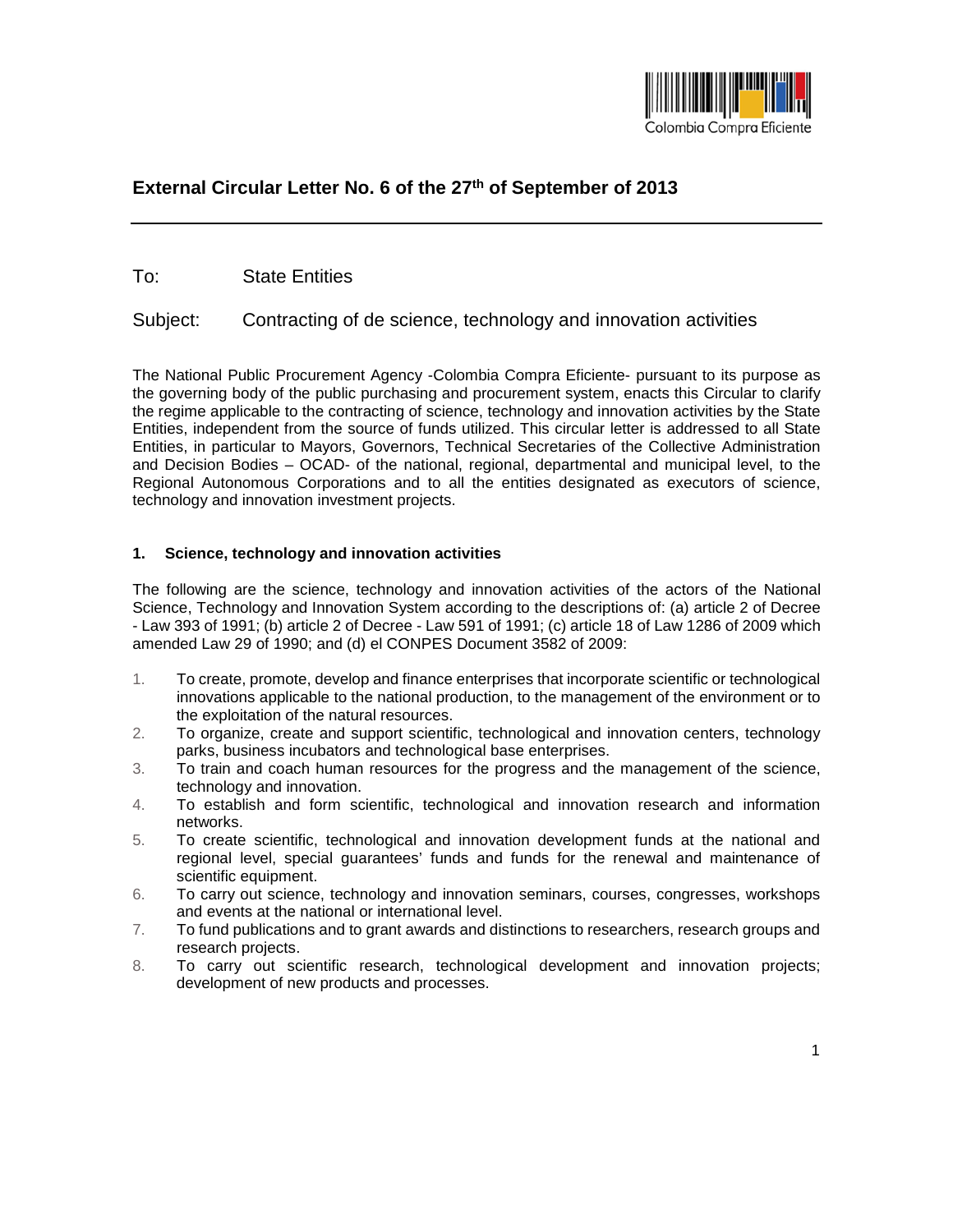

- 9. To spread scientific, technological and innovation information, namely, information, publication, divulgation and advice on science, technology and innovation.
- 10. To develop scientific and technological services related to the making of science and technology plans, studies, statistics, and censuses; to the performance of homologation, normalization and metrology activities, quality certification and control; to the prospection of resources, inventory of land resources and territorial zoning; to the scientific, technological and innovation promotion; as well as to the creation, development, diffusion, promotion, implementation and management of total quality and technological evaluation systems .
- 11. To develop innovation projects that incorporate technology and the creation, generation, appropriation and adaptation thereof.
- 12. To enable technological transfer that comprises the advice, negotiation, appropriation, disaggregation, assimilation, adaptation and application of new technologies, national or foreign.
- 13. To enable cooperation in science, technology and innovation on a national or international level.
- 14. To enable social appropriation of science, technology and innovation through the integration of scientific, technological and innovation culture to the regional and national culture.
- 15. To make and develop experimental research and development (R + D) projects, scientific and technological education and training scientific and technological services an innovation and social innovation activities.

Any doubts of the executing State Entities about the cataloging of scientific, technological and innovation activities must be clarified by the Administrative Department for Science, technology and innovation - COLCIENCIAS -, which is the competent authority in this matter.

## **2. Contractual typologies for science, technology and innovation activities**

The State Entities can carry out science, technology and innovation activities through the execution of any of the following types of contracts:

- **(a) Special cooperation agreement,** which is entered into to bring together inter institutional resources, capacities and competencies, and can include the financing and management of projects. The special cooperation agreement is regulated by articles 6, 7 and 8 of Decree - Law 393 of 1991 and in article 17 of Decree - Law 591 of 1991.
- **(b) Financing Contracts,** which are regulated by article 8 of Decree Law 591 of 1991 which are for the financing of scientific, technological and innovation activities and whose scope is defined by article 8 of Decree - Law 591 of 1991.
- **(c) Project management agreements** that are governed by article 9 of Decree Law 591 of 1991; the purpose thereof is to give the management and performance of a project in these matters to a third party suitable to carry out science, technology and innovation activities..

### **3. Contractual Regime**

The regime applicable to the contracts for science, technology and innovation activities, independent from the source if financing thereof, is the one set forth below: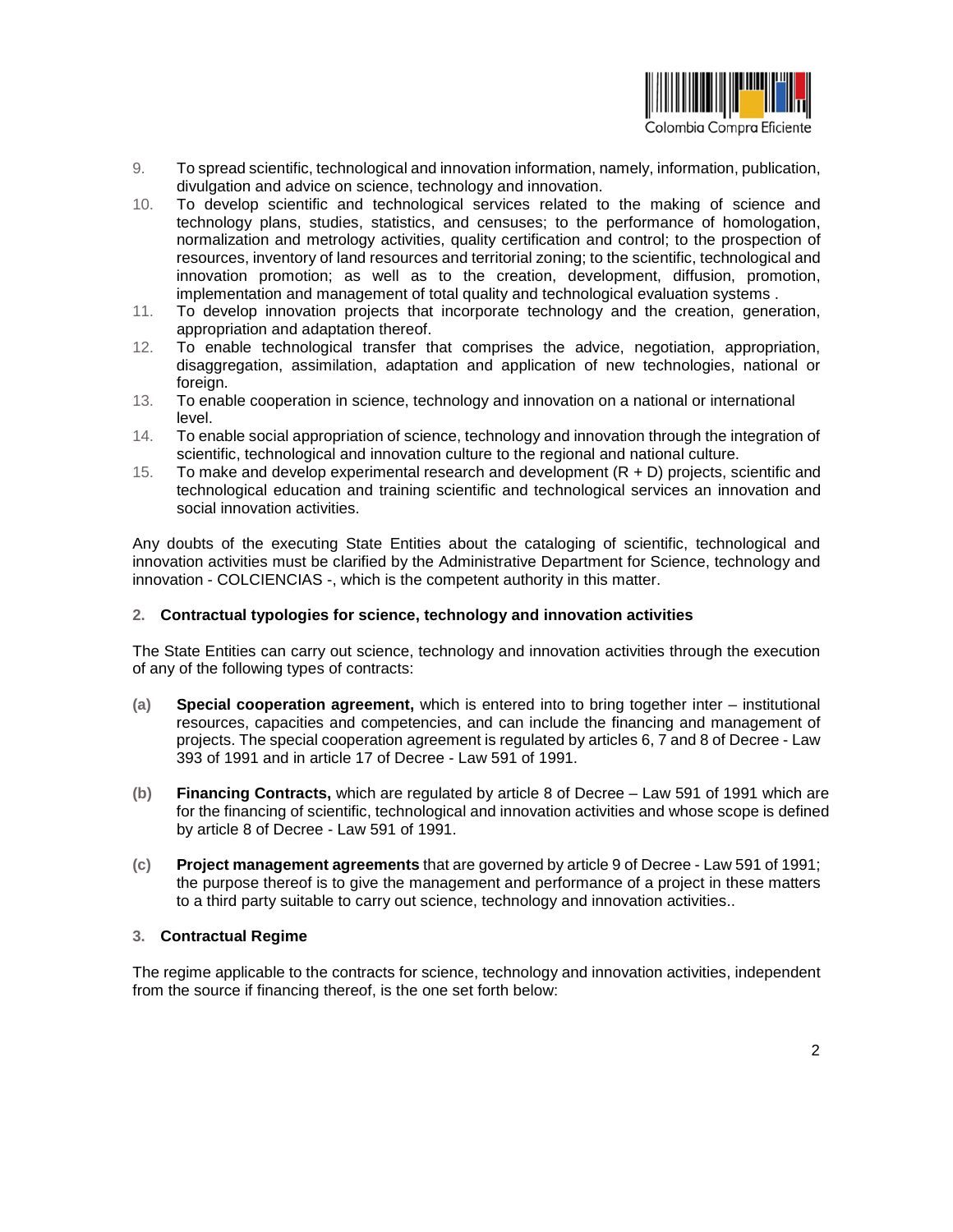

- (a) The contracts for the execution of programs, projects and science, technology and innovation activities can be entered into in the direct contracting modality according to the provisions of letter (e), item 4, of article 2 of Law 1150 of 2007 and of article 33 of Law 1286 of 2009.
- (b) The special cooperation agreement is subject to private law provisions, according to Decree Law 393 of 1991. If the respective agreement introduces action lines related to the management or financing of projects, they are subject to the same private regime of the agreement.
- (c) The financing contracts are subject to (i) Laws 80 of 1993 and 1150 of 2007 and their regulatory provisions, and can be entered into under the direct contracting modality; and (ii) article 8 of Decree Law 591 of 1991:

*"Article 8 - The Nation and its decentralized entities can enter into financing agreements for scientific and technological activities, the purpose of which is to provide resources to the private contractor or to another public entity, in any one of the following manners:*

- *a) Mandatory Reimbursement. The contractor beneficiary of the financing must pay the resources in the conditions of term and interest that may have been agreed upon;*
- *b) Conditional reimbursement. The contracting entities may waive, in a full or total manner, the obligation of payment of the capital and/or interest when, in their opinion, the activity carried out by the contractor has been successful. This decision will be made by reasoned resolution;*
- *c) Partial Reimbursement. For investments in pre – competitive activities of a high technological risk, or of long maturity time or of a general interest, the contracting entity may determine in the contract the amount of the reimbursable resources and the amount of those that are not;*
- *d) Contingent recovery. The obligation of payment of capital and interest only arises when, in the opinion of the contracting entity, it has been determined that one of the specific causes of reimbursement set forth in the contract has occurred. The existence of the obligation will be established by reasoned resolution."*
- (d) The project management projects set forth in article 9 of Decree Law 591 of 1991, entered into independently from a special cooperation agreement, are subject to Laws 80 of 1993 and 1150 of 2007 and their regulatory provisions. and can be entered into under the direct contracting modality<sup>1</sup>.

The State Entities must comply with the prior demand of assessment of opportunity and convenience

<sup>1</sup> Letter (e) of item 4 of article 2 of Law 1150 of 2007.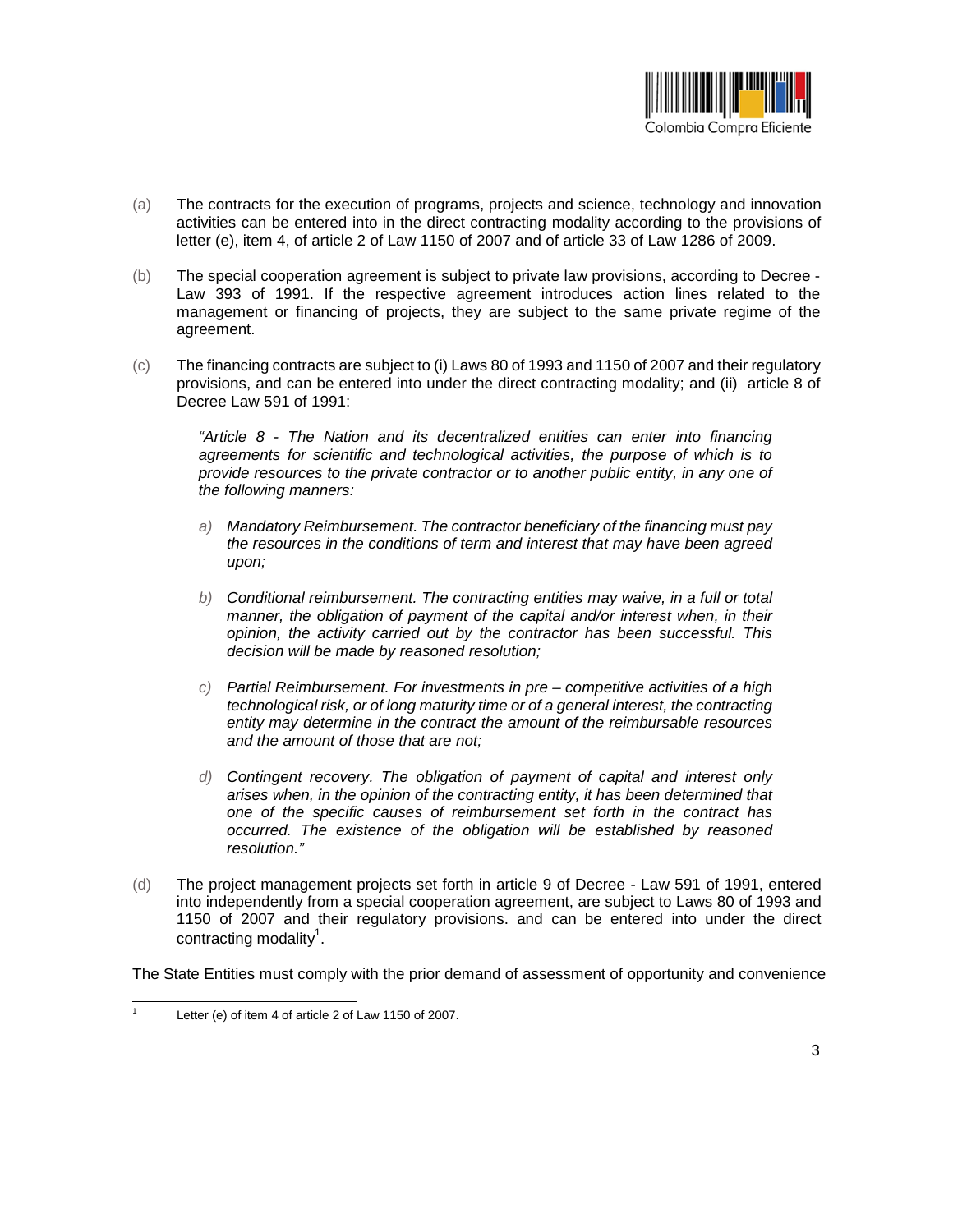

of the respective contracting, without prejudice to the regime applicable to each contracting.

#### **4. Guarantees' Law**

As from the 9<sup>th</sup> of November of 2013 the execution of inter – administrative agreements for governors, municipal or district mayors, secretaries, managers and directors of decentralized entities of the municipal, departmental or district level for the execution of public resources is forbidden; and as from the 25th of January of 2014, the direct contracting modality is forbidden for all the State Entities according to the paragraph to article 38 and article 33, respectively, of Law 996 of 2005 and to Circular Letter No. 3 of 2013 issued by Colombia Compra Eficiente.

#### **5. Supervision and Inspection**

The State Entities have the obligation to oversee the correct execution of the contracts entered into by them, either through a supervisor or an inspector<sup>2</sup>.

The supervision is the technical, administrative, financial, accounting and legal follow up of the execution of a contract, carried out in a direct manner by the State Entity for which no specialized knowledge is required. The inspection is the technical follow – up of the execution of a contract that requires specialized knowledge and, in consequence, the State Entity requires hiring a third party to do so, either an individual or legal entity. As a general rule, supervision and inspection do not take place in one same contract.

The State Entity can hire the inspector under the direct contracting modality when the technical follow – up is for a contract of those that are the subject matter of item 2 of this circular.

The State Entity must take the following into account regarding the supervision or inspection of projects financed with resources of the General Royalties' System:

- The supervision and inspection can be carried out and charged against the investment project, as these are a component thereof according to the provisions of article 38 of Decree 414 of 2013.
- The formulator and the entity that submits the project to the OCAD are responsible for defining the type of supervision required by the project, namely, whether it must be supervision or inspection and what the required characteristics are to carry out these activities. The appointed executor is responsible for executing the investment project in the same terms in which it was approved.
- In case that an investment project to be financed with resources of the General Royalties' System has been made viable or approved by the OCAD or is in execution without contemplating the value of the supervision or inspection, it is necessary to adjust the project within the framework of the provisions of article 8 of Agreement 014 of the Governing Commission of the General Royalties' System.

<sup>2</sup> Article 83 of Law 1474 of 2011.